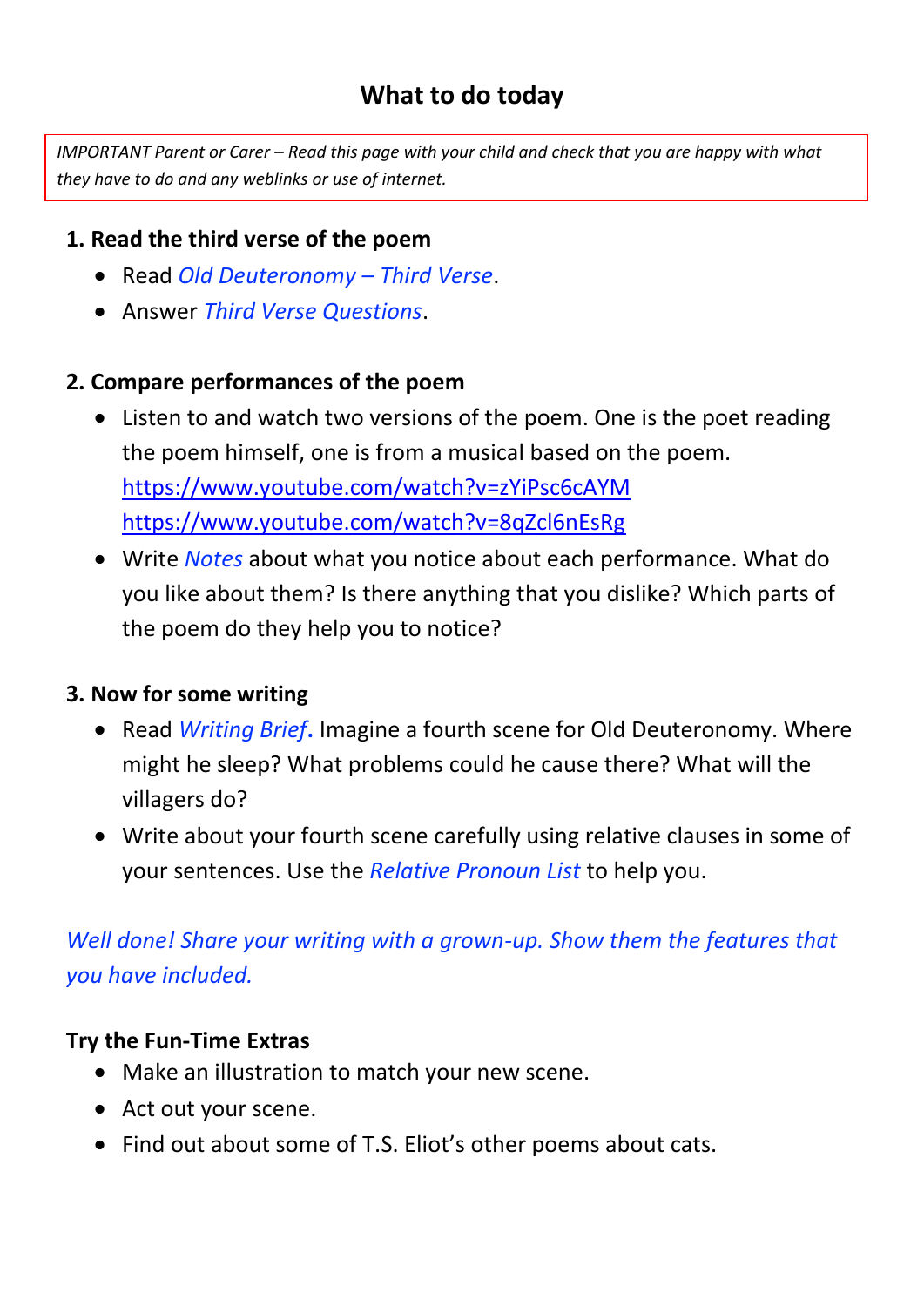### **Old Deuteronomy – Third Verse**

Old Deuteronomy lies on the floor Of the Fox and French Horn for his afternoon sleep; And when the men say: "There's just time for one more," Then the landlady from her back parlour will peep And say: "Now then, out you go, by the back door, For Old Deuteronomy mustn't be woken -

I'll have the police if there's any uproar" - And out they all shuffle, without a word spoken. The digestive repose of that feline's gastronomy Must never be broken, whatever befall: And the Oldest Inhabitant croaks: "Well, of all . . . Things.  $\ldots$  Can it be  $\ldots$  really!  $\ldots$  No! $\ldots$  Yes! $\ldots$ Ho! Hi! Oh, my eye! My legs may be tottery, I must go slow And be careful of Old Deuteronomy!"

*by T.S. Eliot*

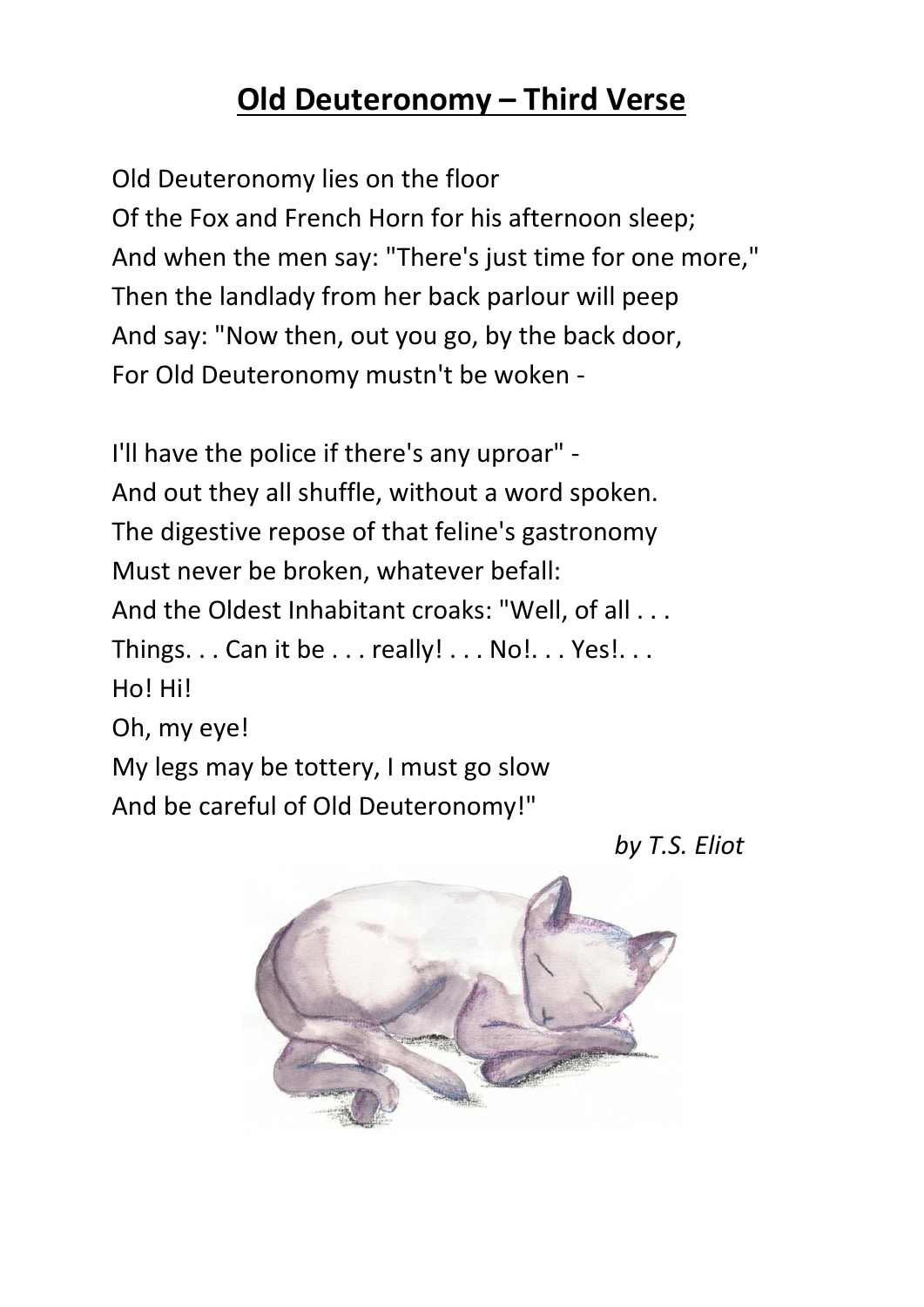### **Third Verse Questions**

1.Where does Old Deuteronomy sleep this time?

2.What does the landlady do when he falls asleep in her pub?

3.What do you think 'digestive repose' might mean?

4.How does this verse fit the pattern of the other two verses?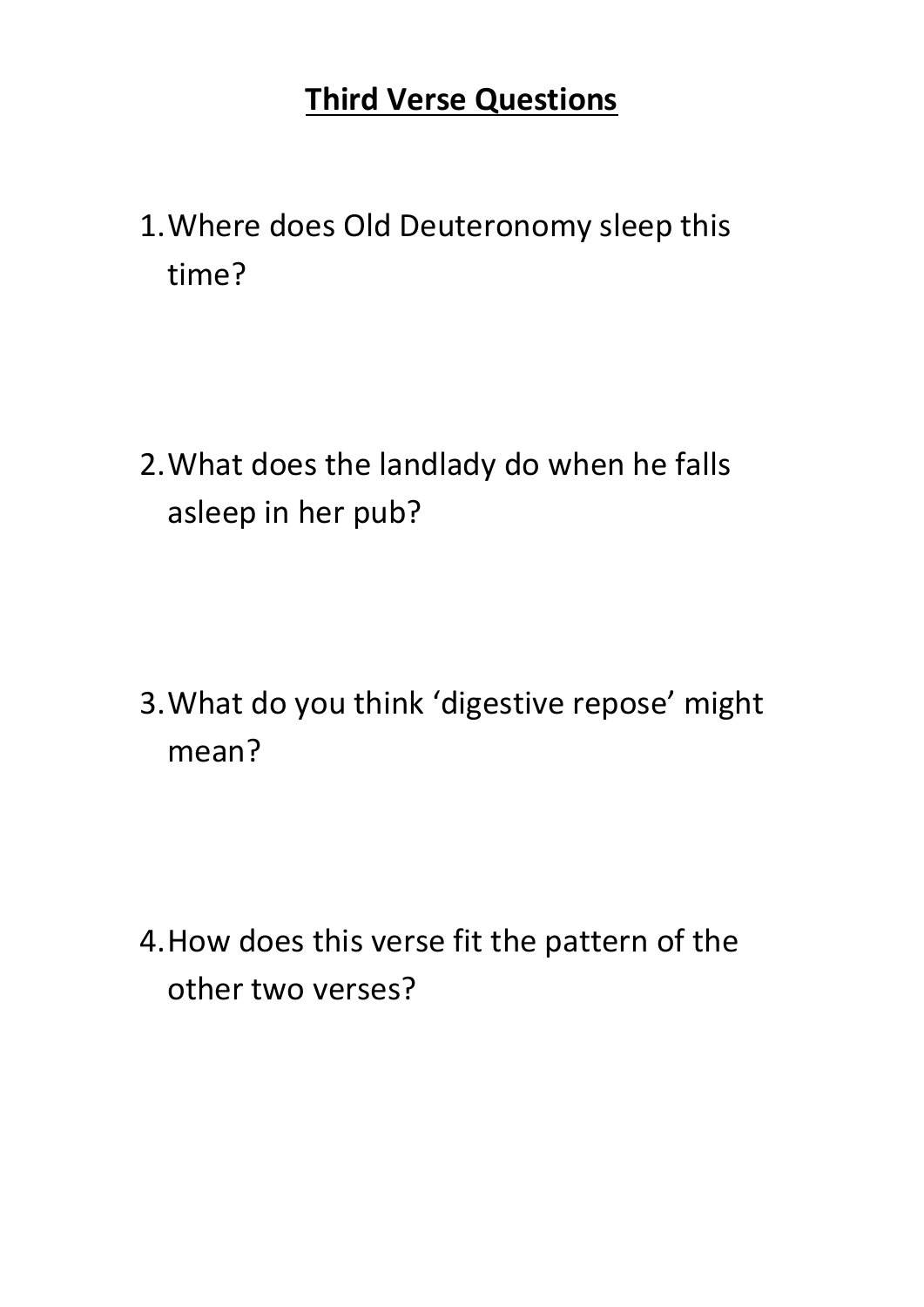### **Notes**

#### **T.S. Eliot reading**

**Cats the Musical**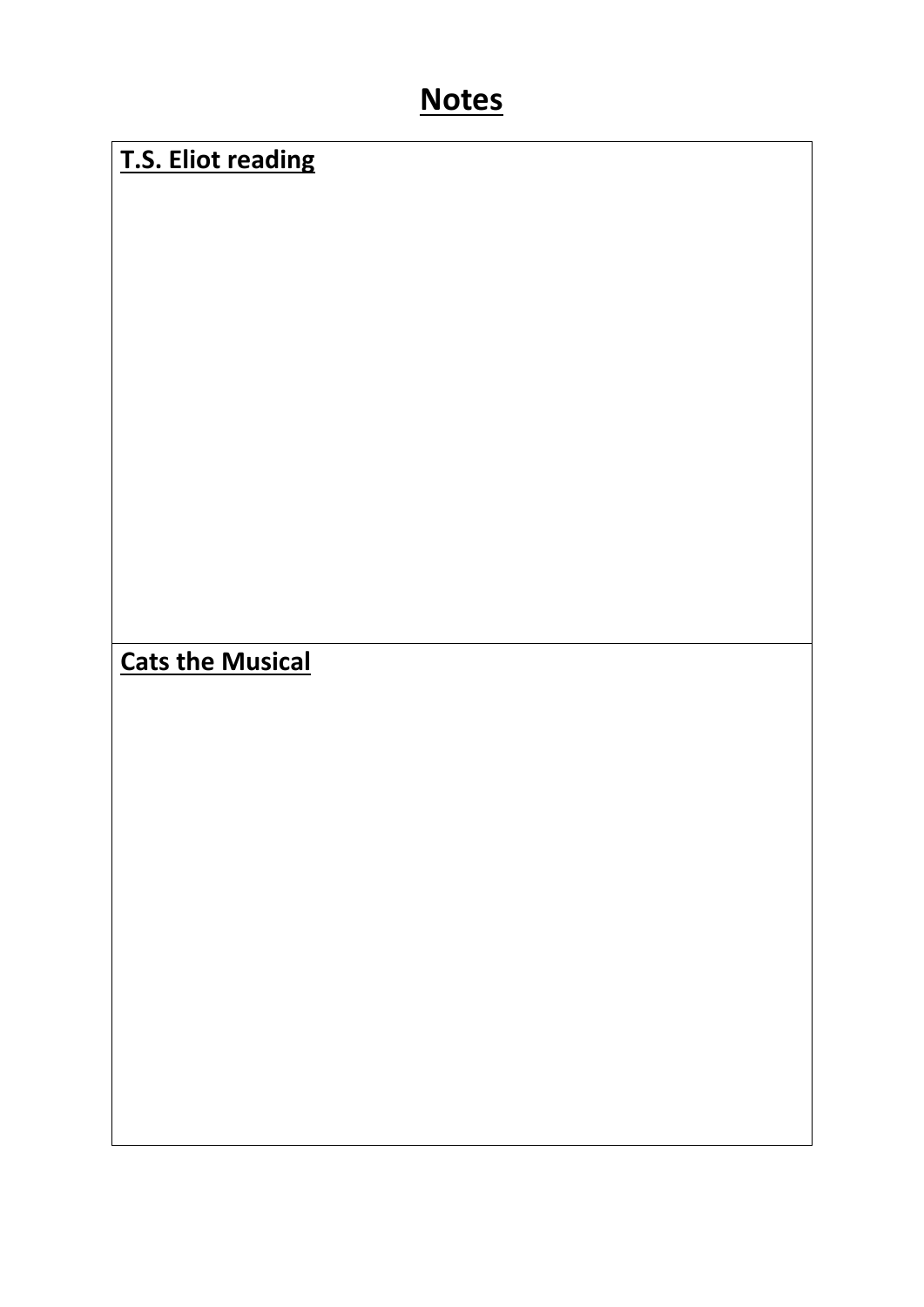### **Writing Brief**

*Think of a fourth scene for Old Deuteronomy. Think about:*

- Where he falls asleep
- Why this is comfortable for him
- Why this is inconvenient to others
- What people do to prevent him from being disturbed
- What ailment the Oldest Inhabitant feels this time

*Write sentences to describe your scenario. Include:*

- Relative pronouns, introducing relative clauses.
- Embedded relative clauses

*Remember to use commas to keep the meaning clear.*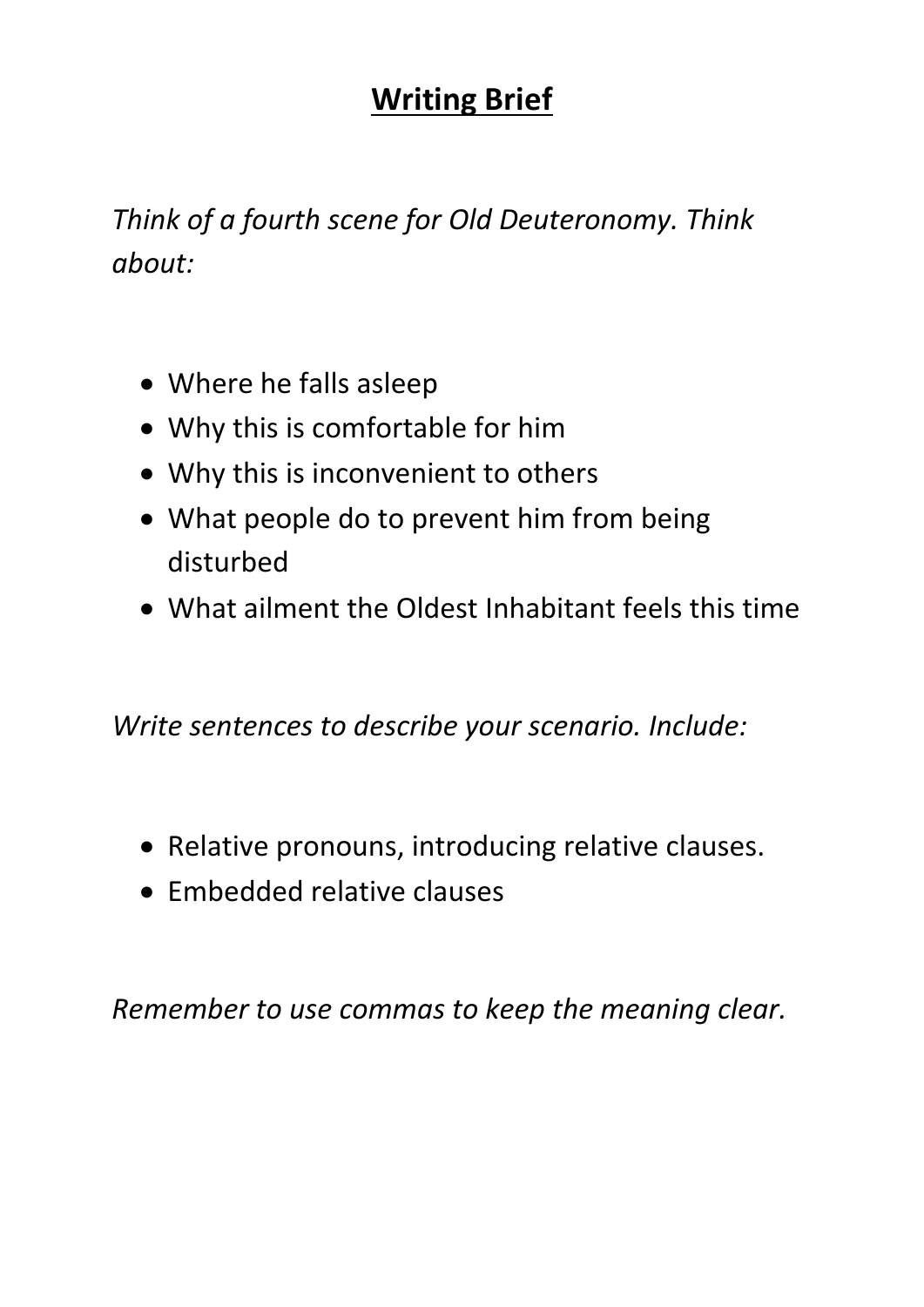**Relative Pronouns List**

## **who**

## **which**

## **where**

# **when**

# **whose**

## **that**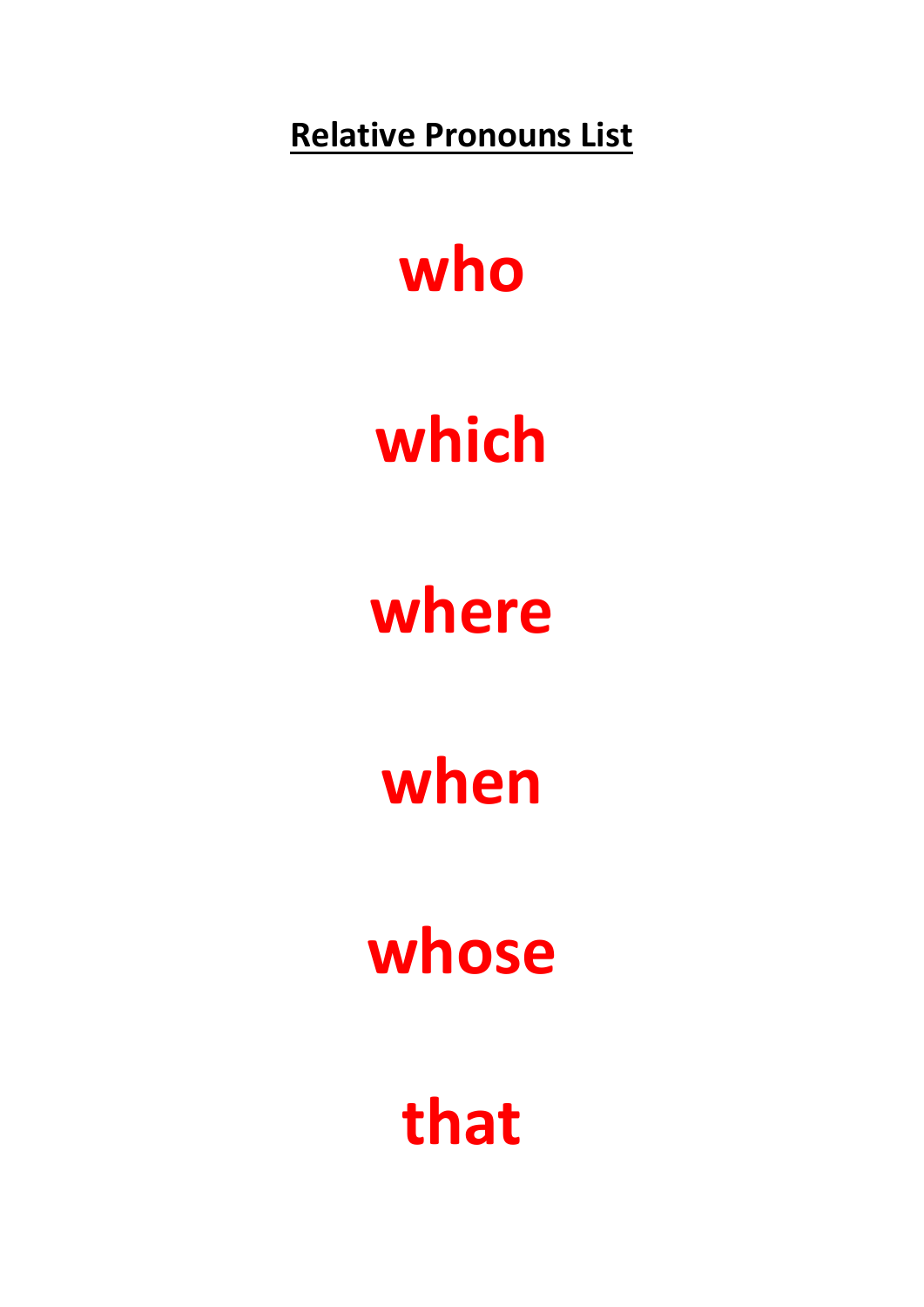### **Where Old Deuteronomy slept next**

*Think of another place for Old Deuteronomy to sleep. What problems will he cause? What will the villagers do? What will the oldest inhabitant say?*

| Ο | о,             |
|---|----------------|
|   |                |
|   |                |
|   |                |
|   |                |
|   |                |
|   |                |
|   |                |
|   |                |
|   |                |
|   |                |
|   |                |
|   |                |
|   |                |
|   |                |
|   |                |
|   |                |
|   |                |
|   |                |
|   |                |
|   |                |
|   |                |
|   |                |
|   |                |
|   |                |
|   |                |
|   |                |
|   |                |
|   |                |
|   |                |
|   |                |
|   |                |
|   |                |
|   |                |
|   |                |
|   |                |
|   |                |
|   |                |
|   |                |
|   |                |
|   |                |
|   |                |
|   | <b>RE</b><br>9 |